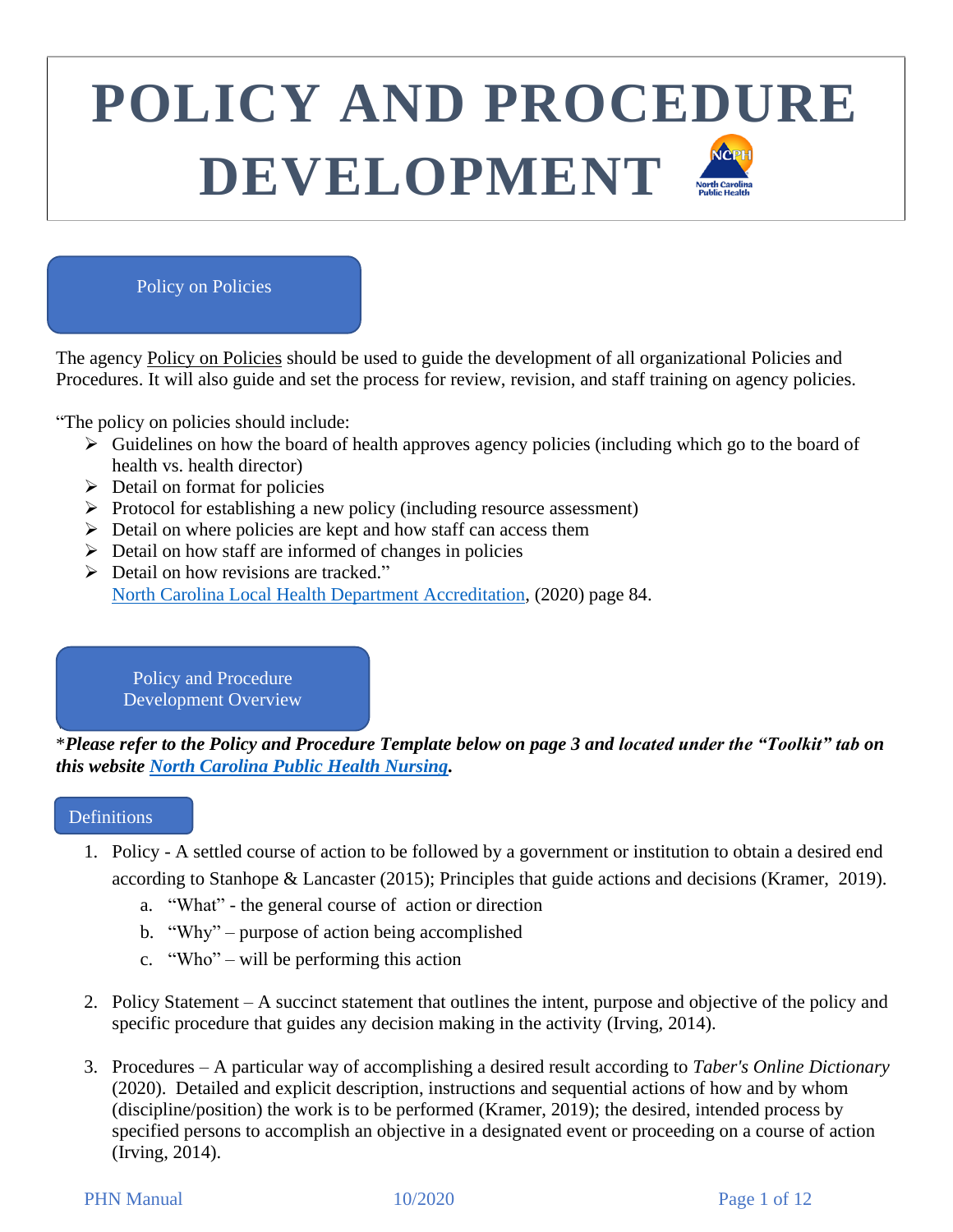4. Protocols - A description of the steps to be taken in an experiment or procedure according to *Taber's Online Dictionary* (2020). Synonymous with a procedure (Irving, 2014).

#### Purpose of Policy & Procedures

Policies and procedures are important and needed for nurses in the workplace. Policies provide guidance with the procedure or protocol providing the action steps. In nursing research by Squires, Moralejo, & Lefort (2007), they researched three questions with the first question "Do nurses use policies and procedures to guide their nursing practice?" The study showed most nurses (81.9%) noted using information from policies and procedures in their practice daily. Policies and procedures can enlist nurses in evidence-based practice, but nurses need to use the policies in their practice. The purpose of policies, procedures and/or protocols include but are not restricted to the following (Kramer, 2019; Irving 2014):

- 1. Assist employees to attain agencies goals
- 2. Provides a framework for consistency in agency and procedural practice
- 3. Affects safe practice for employees and patients
- 4. Standardizes the care provided
- 5. Assists with instructing new staff how to work cohesively with the team
- 6. Provides employees elements of quality assurance and improvement programs
- 7. Promotes compliance with regulations and reaccreditation requirements



- 1. Title
- 2. Policy Category/Number (if applicable)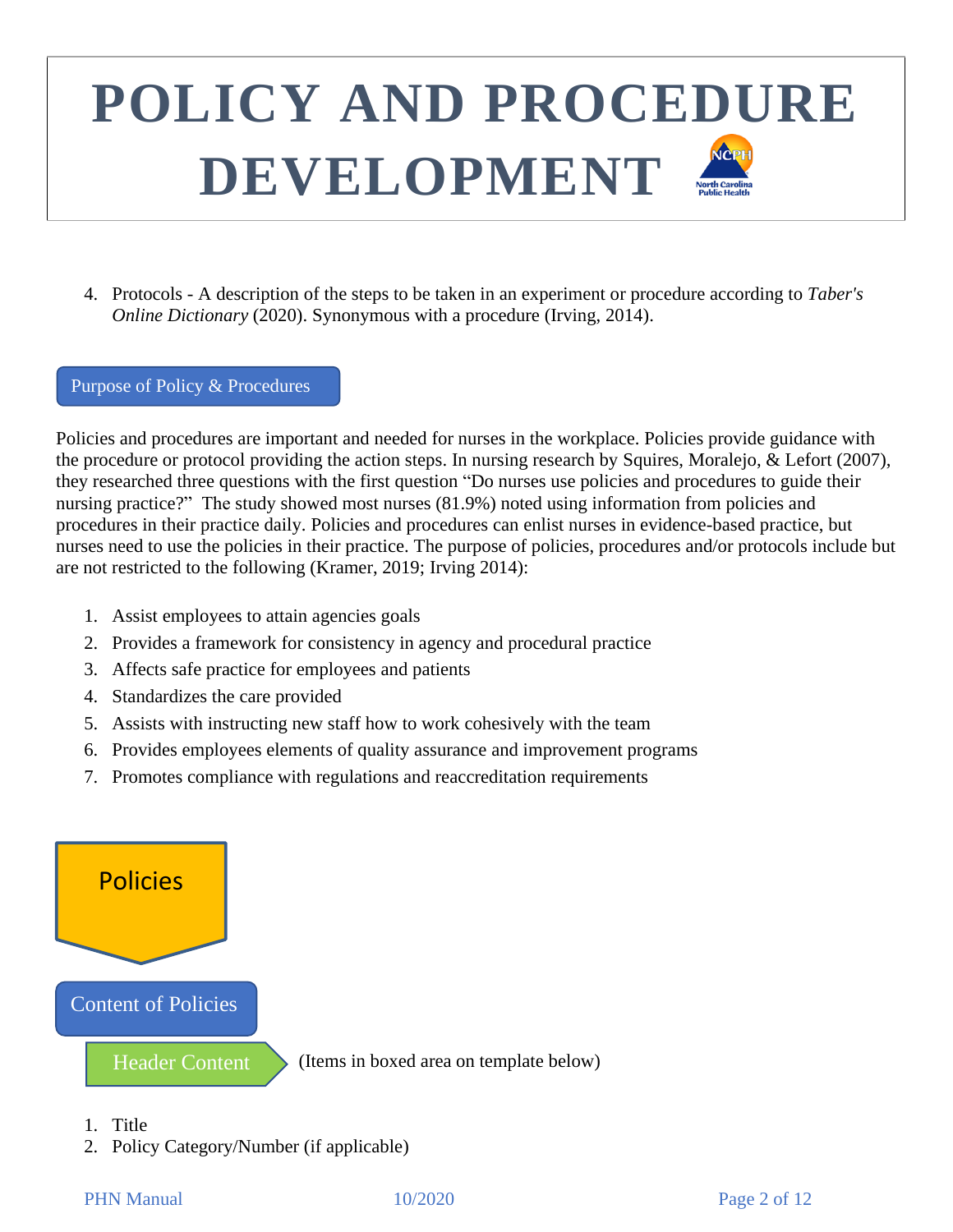- 3. Approved By
	- a. Section
	- b. Program
- 4. Effective Date
- 5. Review Date
- 6. Current Revision Effective Date
- 7. Revision History Dates
- 8. Screen Print of Policy & Procedure Template for County Health Departments below. (Sheahan, 2019) <https://bizfluent.com/how-8371703-write-medical-polices-procedures.html>

 \**Please refer to the Policy and Procedure Template below and located in a usable word document under the "Toolkit" tab on this website: [NC Public Health Nursing.](https://ncpublichealthnursing.org/nursing-manual/)*

## *COUNTY HEALTH DEPARTMENT Policy and Procedure Template*

| Title: | Category/Number: |
|--------|------------------|
|        |                  |
|        |                  |
|        |                  |
|        |                  |
|        |                  |

*Purpose: (the "why")*

*Policy Statement: ("what")*

*Definitions:* 

*Responsibilities:*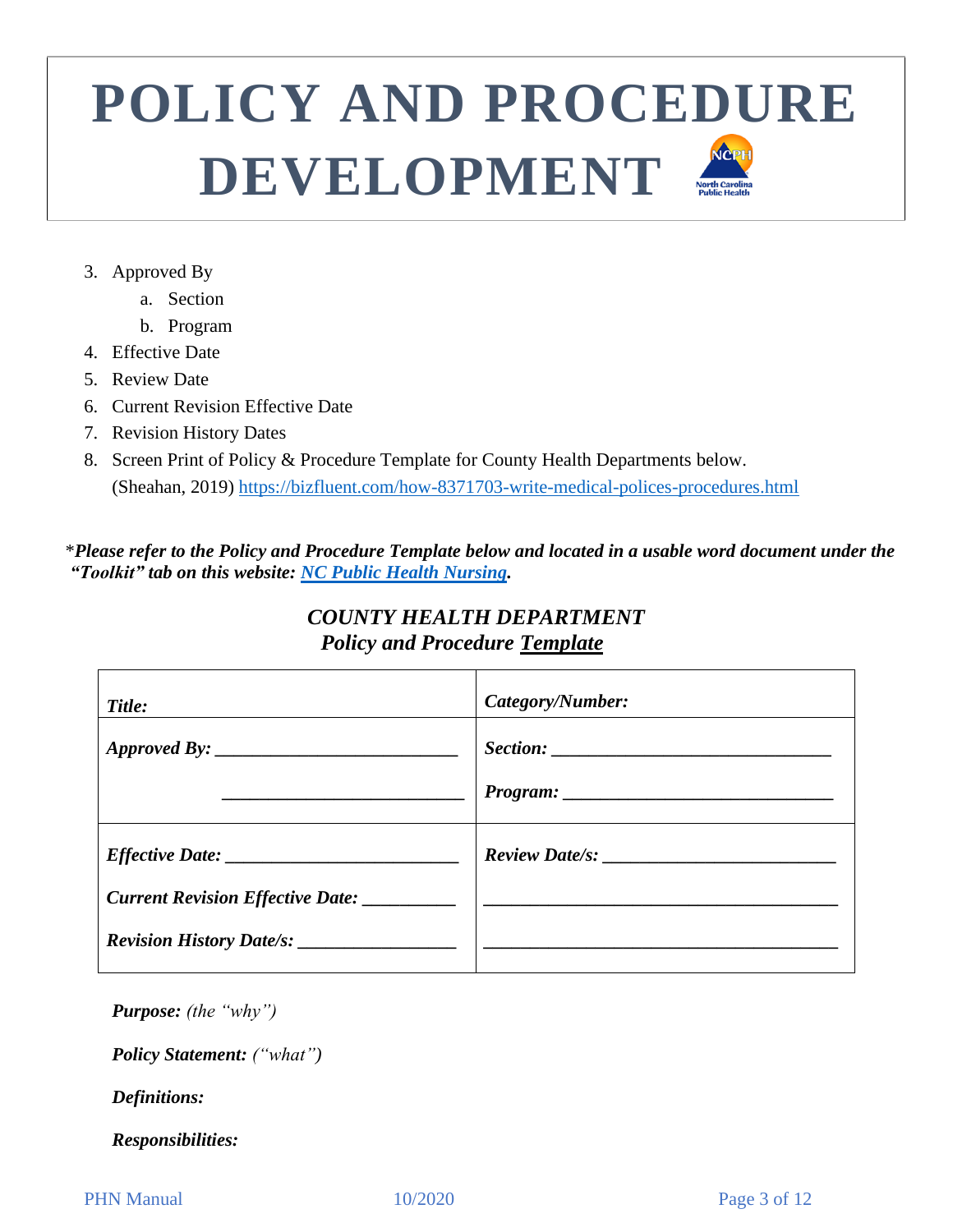*Procedure: ("what" actions)*

*Legal and/or Licensing Authority:* 

*Disclaimer Statement:* 

*References:* 

*Header &/or Footer:* 

### Body Content

- 1. Purpose *states why*; *The reason the policy exists*
- *2.* Policy Statement *concise statement tells what will be accomplished or is expected to occur and the context for it*
- *3.* Definition(s) *provides the meaning of terms and words; clarifies/standardizes terms as indicated*
- 4. Responsibilities *tells who is accountable and responsible for actions and steps*
- 5. Procedure *outlines specific steps of what will be accomplished or performed; outlines specific steps of "what" will be done (see "Contents of Procedures" below on page 5)*
- *6.* Legal or Licensing Authority *references the legal basis for the policy, e.g. statute, rule, ordinance as Indicated or licensure requirements*
- *7.* Reference Policies/Procedures *list other policies, plans, manuals or guidelines that may be relevant to this policy; note evidence-based resources*
- *8.* Disclaimer Statement: *reminds staff member of the need to use their nursing judgment for each*  *situation and scenario)*
- *9.* Header &/or Footer: *consider standardized and consistent headers with the agency name and logo; footers may have a file name and date but should include page numbers on each page of policies (Irving, 2014; Kramer, 2019 & Robinson, 2016)*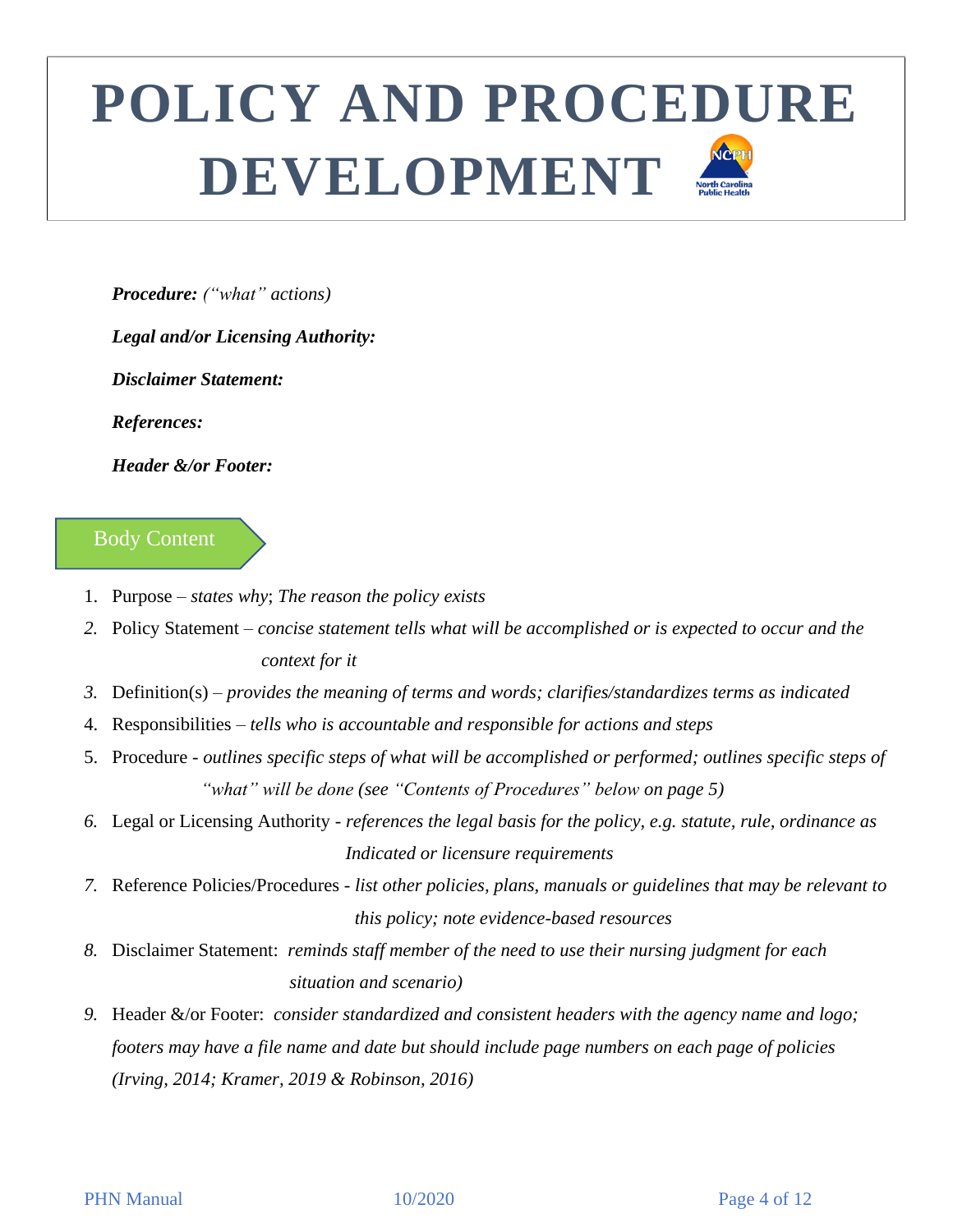**Note**: *Components of each policy may vary depending on the type and nature of the policy/procedure and per agencies Policy on Policies*

Types of Policies and Procedures

### Information

When local health departments were required to become accredited in North Carolina (North Carolina [Legislation 2005, p.143-144,](https://www.sog.unc.edu/sites/www.sog.unc.edu/files/full_text_books/2005%20NC%20Legislation.pdf) agencies developed policies and procedures to guide and direct the organization work and actions. Below are examples of types of healthcare policies from *[Power](https://www.powerdms.com/blog/examples-healthcare-policies/) DMS* including a graphic display:

- Patient care policies
- Employee health and safety
- Data Privacy and/or Information Technology Security
- Security
- Medication/Pharmacy
- Administrative and Human Resources
- Social Media
- Clinical or Program policies
- Finance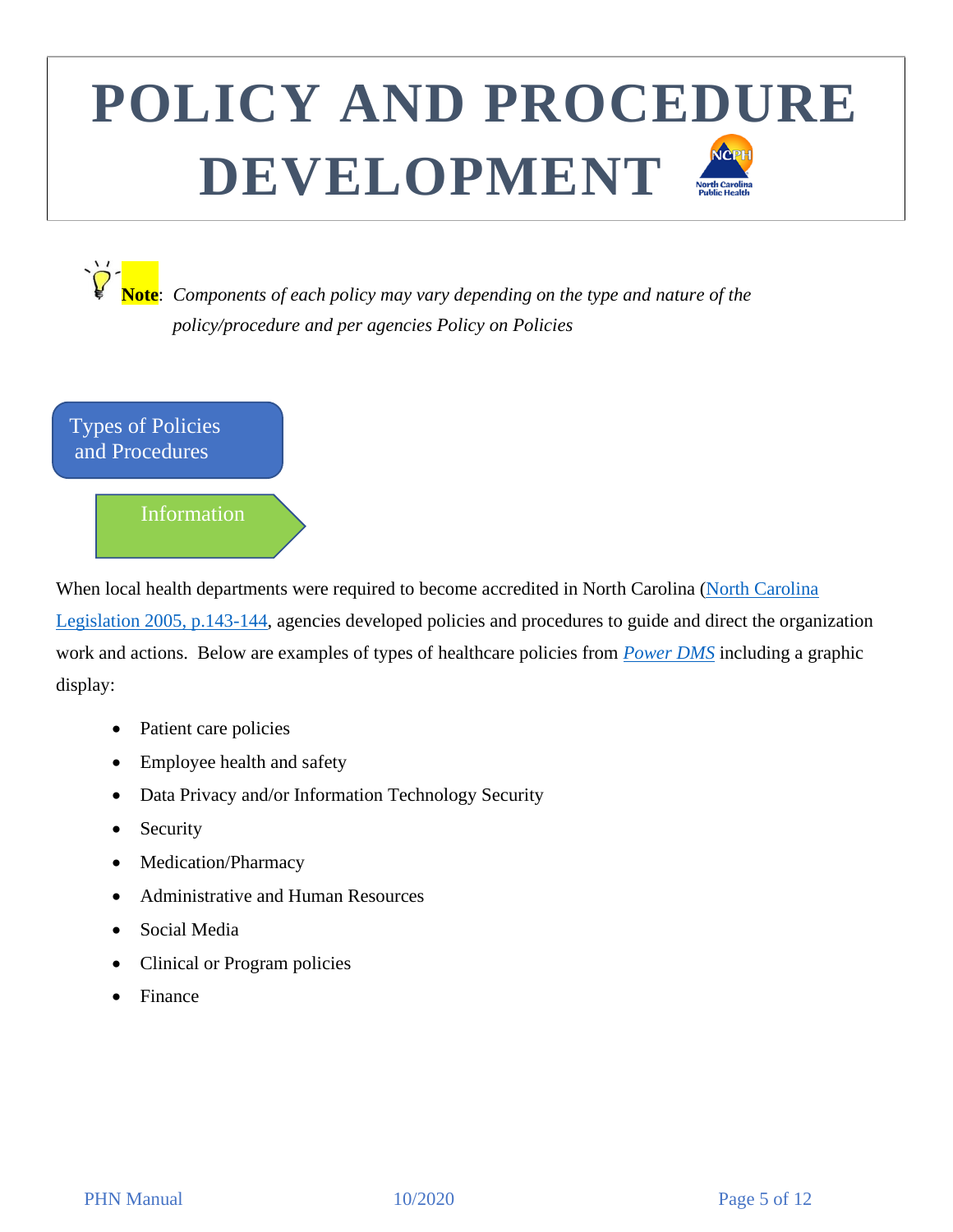Graphic example of policies and a procedure:



Example of Policies in Local Health Departments

- 1. Clinical or Program Policies:
	- Abbreviation Policy Provides staff the abbreviations that are acceptable to use for documentation in the patient record and agency.
	- Pregnancy Testing & Nondirective Pregnancy Options Counseling Policy Provides employees guidelines to follow along with the procedural steps for clients requiring this service.
- 2. Administrative Policies:
	- Vacation, other leave, or sick leave policies Guidelines for staff requesting time off from work.
	- Recording Time Worked Guidelines on recording time with rules and requirements for pay.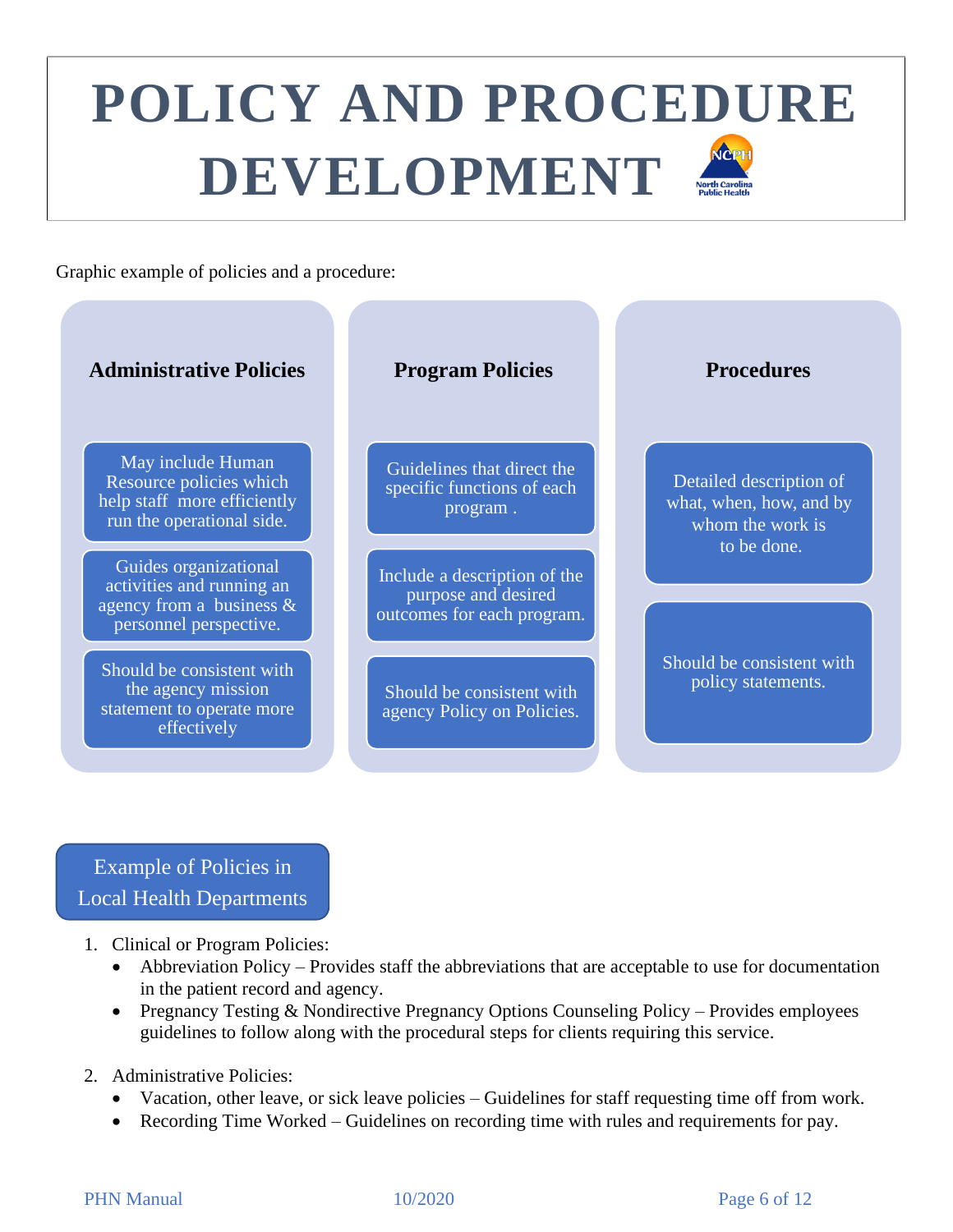## Procedures

 $\overline{1}$ 

a

#### Content of the Procedure

Procedures are within the Policy Body Content (#5)

- 1. Purpose of procedure why it is performed
- 2. Supplies and/or equipment needed what will be used to accomplish the procedure
- 3. Staff member/s responsible who will perform the procedure
- 4. Patient preparation and education knowledge of what will be done
- 5. Detailed action steps including what will be performed and when to carry out the procedure
- 6. Documentation of what was performed
- 7. Follow-up if needed

 **Note:** Components of procedures may vary depending on the type and multiple steps of the procedure. (Robinson, 2016)

#### Policy and Procedure Management

Organization and management of policy and procedures is an important component of health care and can be the first step in development. Policy and procedure management is the process of developing, communicating, and organizing them so everyone has access and utilizes them in an agency. Having well managed and comprehensive policies and procedures supports the agencies programs, activities, a culture of compliance in the agency and continuity in patient care. Policies and procedures can be managed by placing them in a paper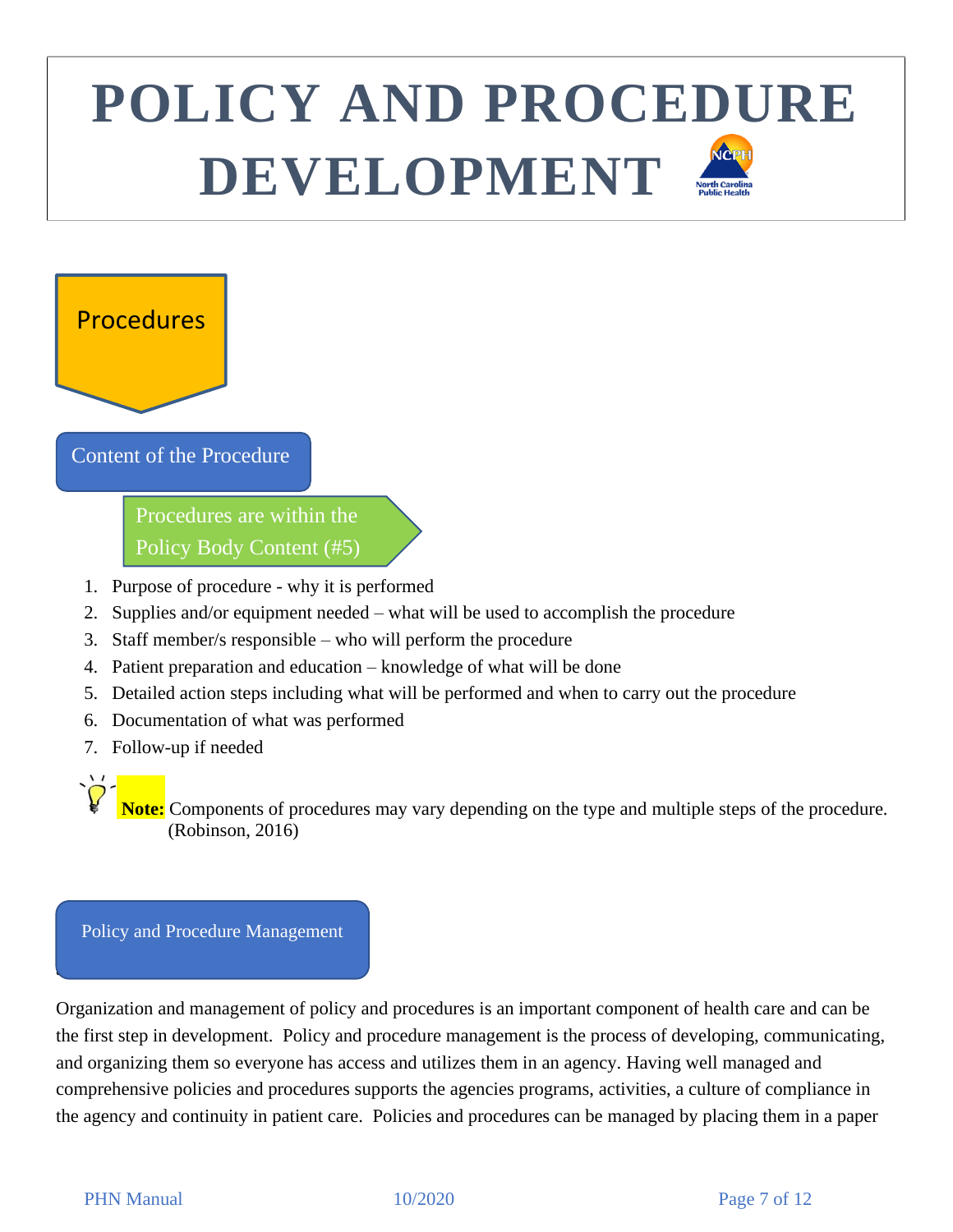manual, an electronic library or filing electronically or manually. Each agency should choose the best format and means of storage for their organization (Robinson, 2017 & NCALHDA HDSAI, 2020).

**Tips for Developing a Filing System to Manage Policies**

Policy and procedures for programs can be in paper or "hard" copy and/or electronic form.

The filing system for a hard copy and electronic form should be similar to each other if the agency maintains both. The agency should choose their format and use the same format on all policies for consistency. Policies must be accessible at all times:

If electronic, everyone should have access at all times

If a paper copy, it should be in a central location with access by all staff

 **Note:** Consider keeping a paper copy or policy and procedure manual in the event of possible power outages, loss of connectivity, breach in computer security or damage from a disaster. (NCLHDA HDSAI, 2020 & Irving, 2014)

**Tips for Developing Filing Systems**

Providing health services is a business and this usually means having many records and documents. Having a good, reliable, and organized filing system for both paper and digital records helps streamline access to these records and documents, provides consistency for ease of use by staff and ensures an efficient workflow. For electronic filing schemes each agency can use a reliable computer and choose how to organize their file folders. A scheduled, routine backup of the computer used to store the files is recommended and/or placement on a shared access system. Paper files require a filing storage system such as a cabinet or shelving to house the files. Clearly label the filing storage system chosen for ease of use by staff. According to Fredman (2017), the overall goal in file organization is the fast and intuitive retrieval of any specific record. <https://smallbusiness.chron.com/maintain-electronic-hard-copy-filing-systems-43095.html>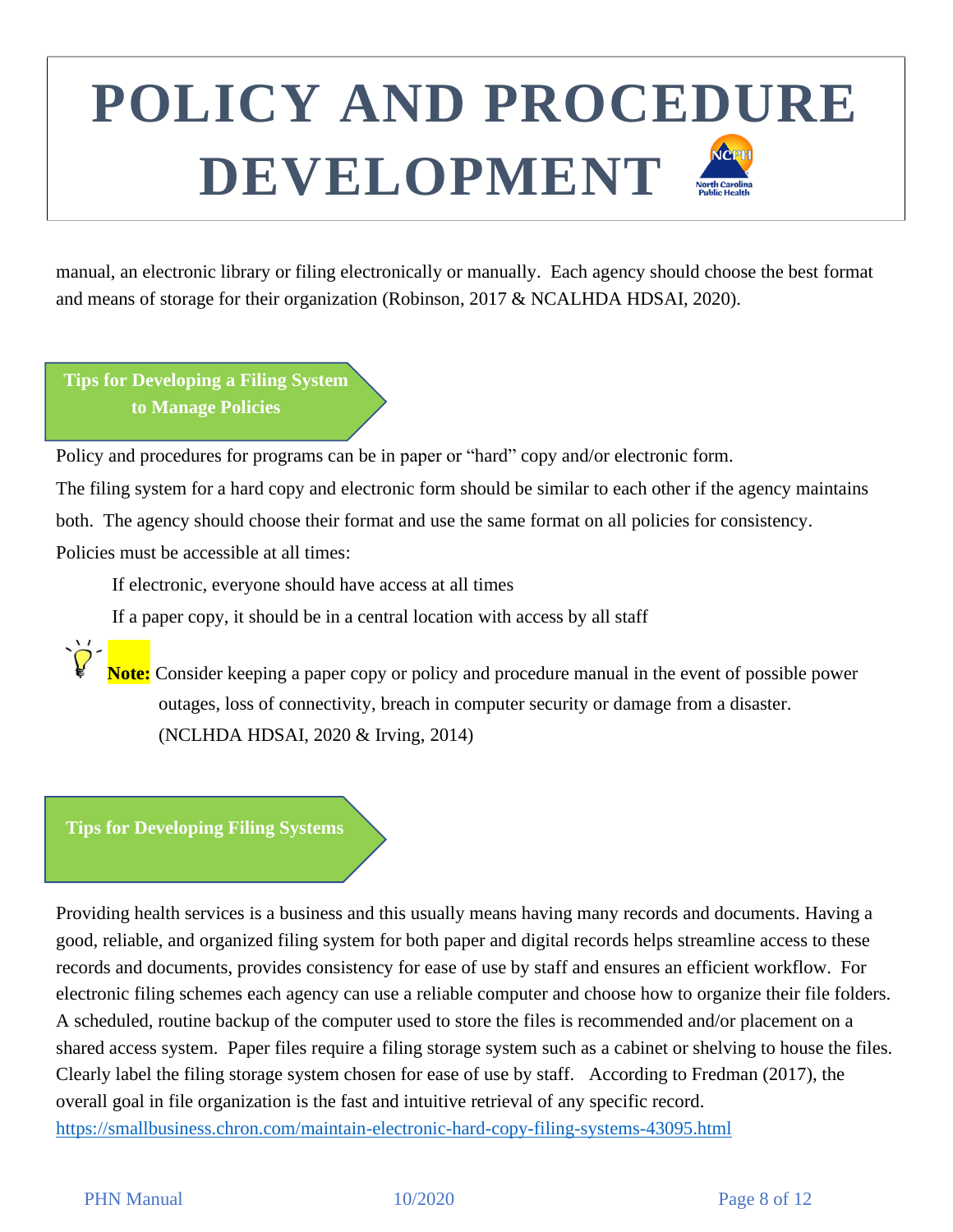#### **Example of Paper or "Hard Copy" Files**

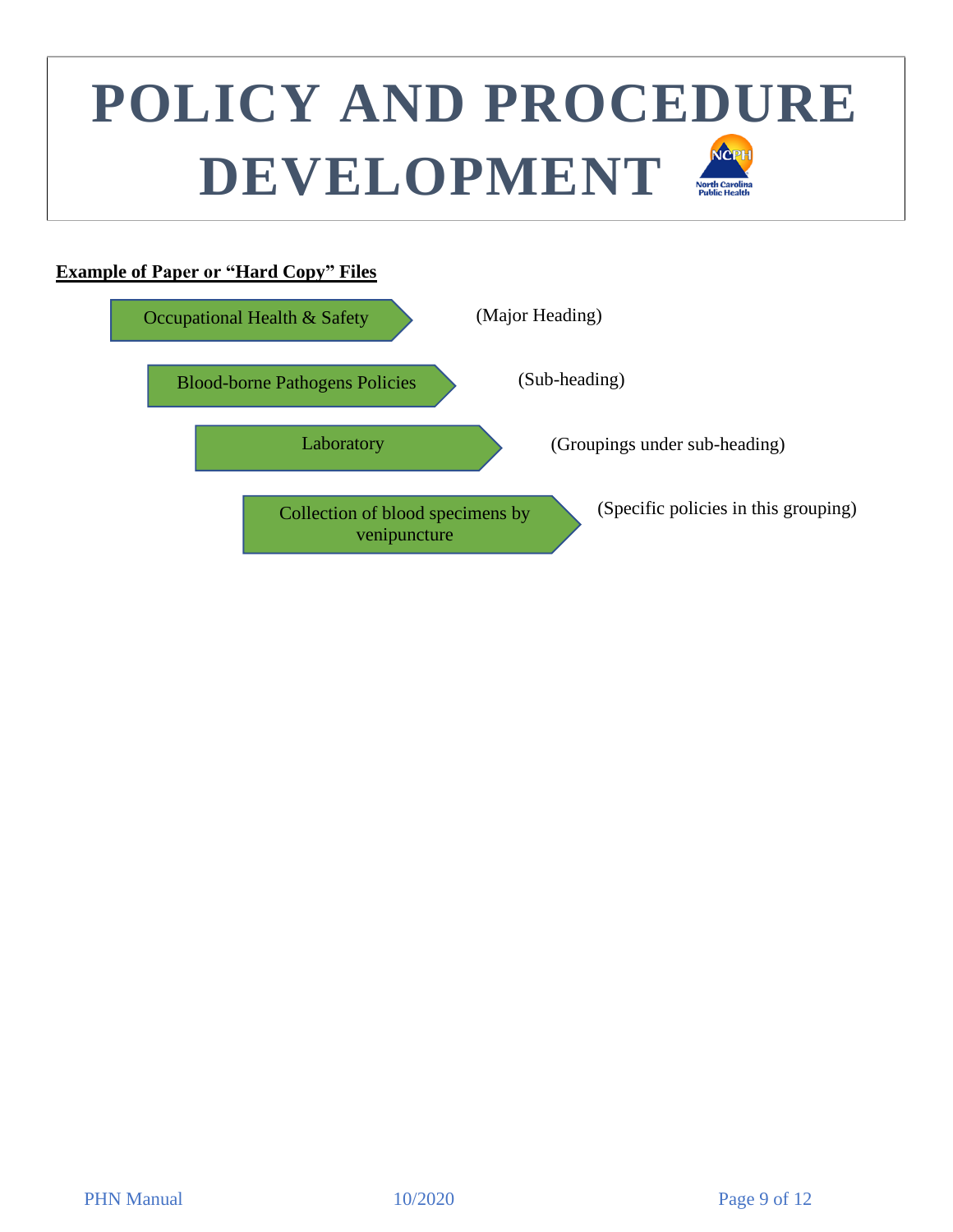## **POLICY AND PROCEDURE**  NCPH **DEVELOPMENT** <u>FILING SYSTEM SYSTEM SYSTEM SYSTEM SYSTEM SYSTEM SYSTEM SYSTEM SYSTEM SYSTEM SYSTEM SYSTEM SYSTEM SYSTEM SYSTEM SYS</u>

#### **Example of An Electronic Folder/Filing System**

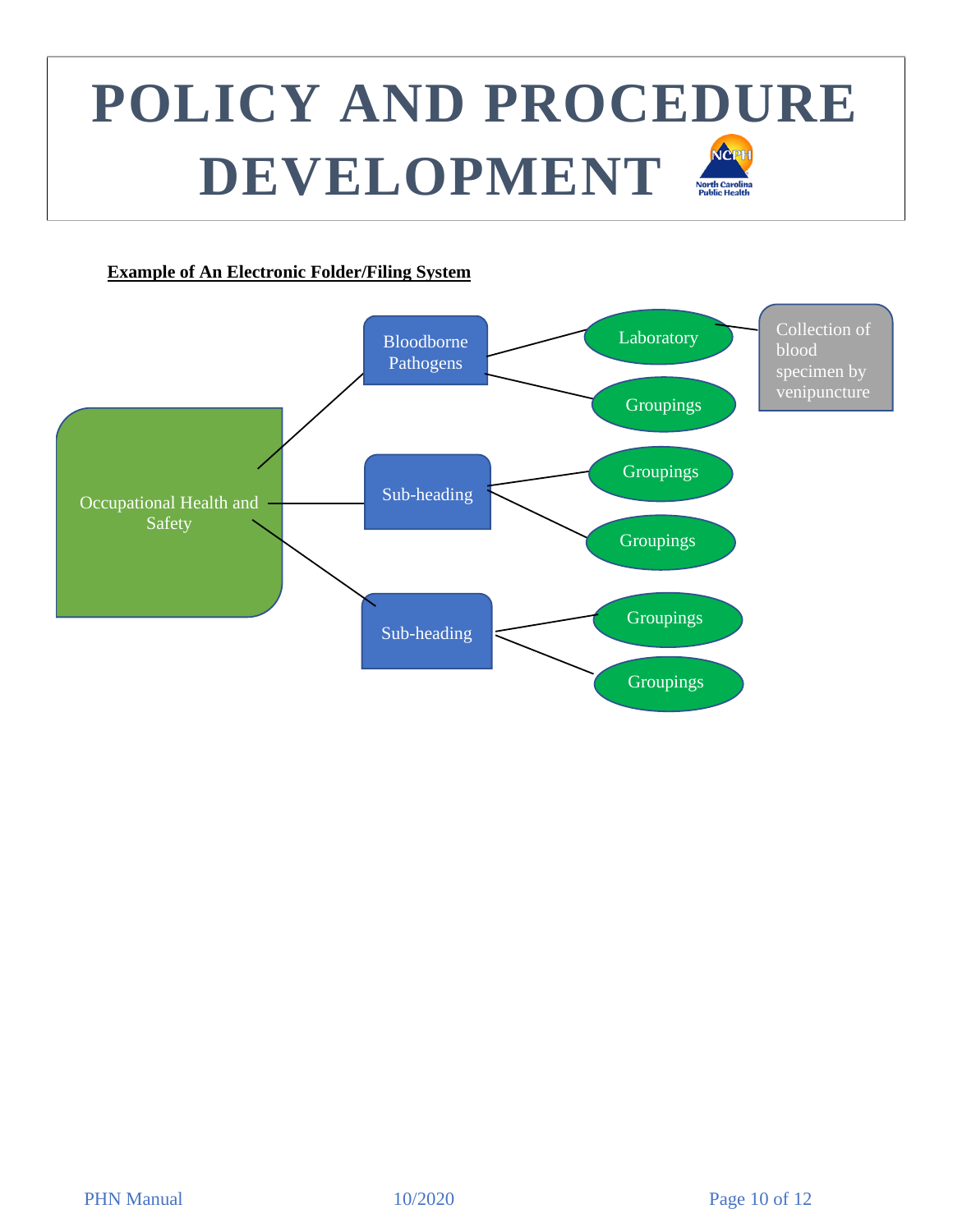

- Fredman, J. (2017, November 21). How to Maintain Electronic & Hard Copy Filing Systems. Retrieved August 10, 2020, from<https://smallbusiness.chron.com/maintain-electronic-hard-copy-filing-systems-43095.html>
- Gasior, M. (2019, May 20). Examples of Healthcare Policies. Retrieved July 21, 2020, from <https://www.powerdms.com/blog/examples-healthcare-policies/>
- Hole, A. (2020). Using Shared Governance and Evidence‐based Practice to Redesign a Nursing Policy and Procedure Manual. *Worldviews on Evidence-Based Nursing, 17*(2), 170-172. doi:10.1111/wvn.12407
- Kramer, L. (2019, August 08). How to Write Nursing Policies & Procedures. Retrieved July 10, 2020, from <https://bizfluent.com/how-5009640-write-nursing-policies-procedures.html>
- Irving, A. (2014, October 13). Policies and Procedures for Healthcare Organizations: A Risk Management Perspective. Retrieved July 10, 2020, from [https://www.psqh.com/analysis/policies-and-procedures-for](https://www.psqh.com/analysis/policies-and-procedures-for-healthcare-organizations-a-risk-management-perspective/)[healthcare-organizations-a-risk-management-perspective/](https://www.psqh.com/analysis/policies-and-procedures-for-healthcare-organizations-a-risk-management-perspective/)
- North Carolina Local Health Department Accreditation (NCLHDA), (2020). *Health Department Self- Assessment Instrument (HDSAI) Interpretation Document* [6.4]. Chapel Hill, NC: NCLHDAB. Retrieved July 17, 2020, from [https://nclhdaccreditation.unc.edu/files/2020/05/HDSAI-Retrospective-Interpretation-](https://nclhdaccreditation.unc.edu/files/2020/05/HDSAI-Retrospective-Interpretation-Version-6.4__5.8.20.Final_.pdf)*[Version-6.4\\_\\_5.8.20.Final\\_.pdf](https://nclhdaccreditation.unc.edu/files/2020/05/HDSAI-Retrospective-Interpretation-Version-6.4__5.8.20.Final_.pdf)*
- Robinson, L. (2017, February 13). Best Practices: Policy and Procedure Management. Retrieved July 17, 2020, from<https://www.policymedical.com/best-practices-policy-and-procedure-management/>
- Robins on, L. (2016, December 09). Writing Effective Healthcare Policies and Procedures. Retrieved July 13, 2020, from<https://www.policymedical.com/how-to-write-effective-healthcare-policies-and-procedures/>
- Sheahan, K. (2019, February 11). How to Write Medical Polices & Procedures. Retrieved July 10, 2020, from <https://bizfluent.com/how-8371703-write-medical-polices-procedures.html>
- Stanhope, M., & Lancaster, J. (2015). *Public health nursing: Population-centered health care in the community* (9th ed.). St. Louis, MO: Elsevier.